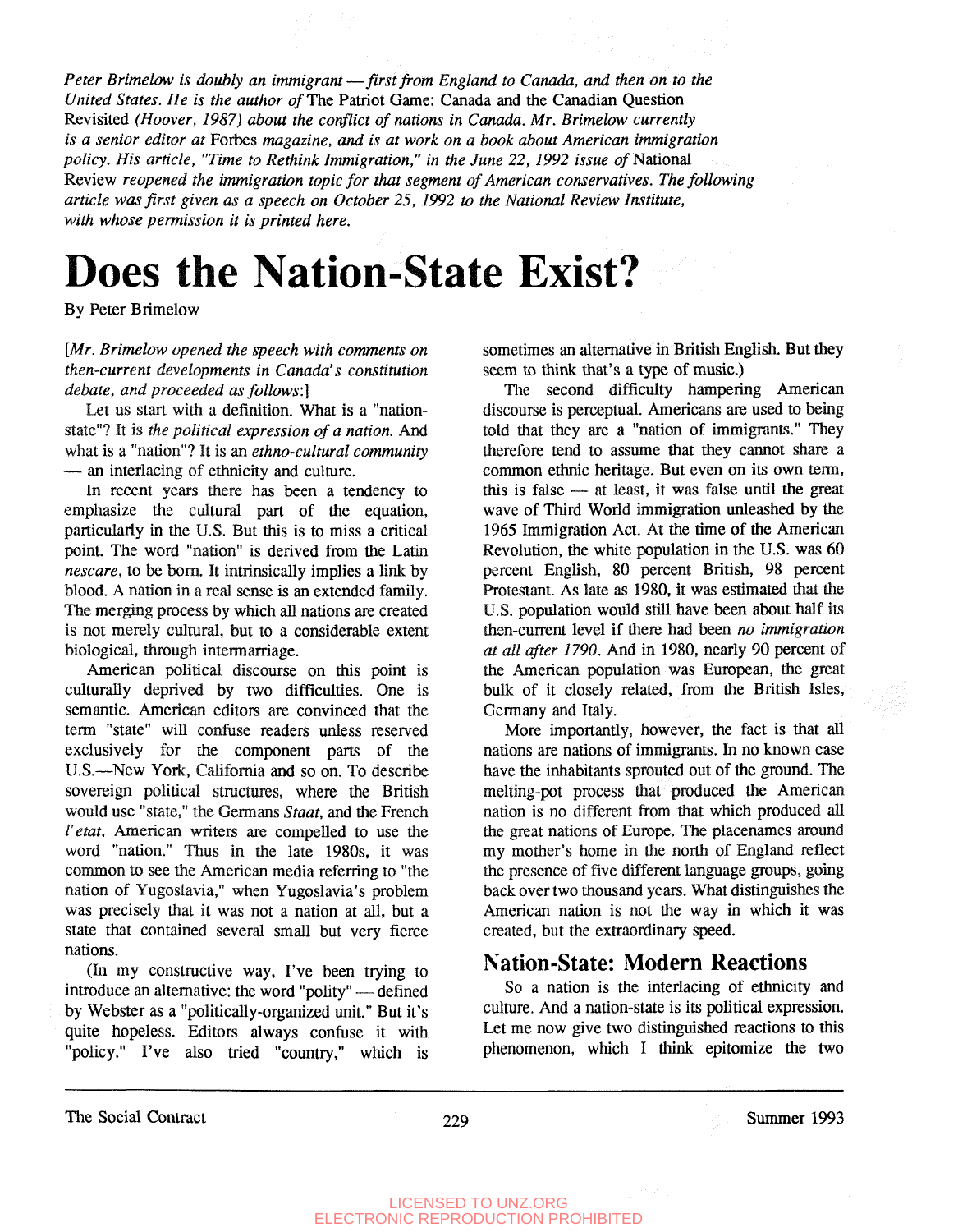opposing poles of modem sentiment.

The first reaction is French-Canadian — from Pierre Trudeau, Prime Minister of Canada almost continuously from 1968 to 1983, the architect of the modem Canadian state (...polity), and probably the greatest leader Canada has produced this century. Let me expand on that: He had to be great to get away with so many stupid things.

To appreciate Trudeau's position, you have to understand that he was and is a very peculiar man. He is a *Quebecois,* that is, a product of the Frenchspeaking province (and emergent nation-state) of Quebec. But he is also a man of the left — much further left, indeed, than has been generally appreciated. As a leftist, his conscious ideology had no place for nationalism: the workers of the world were supposed to unite, dammit! And there was a further factor. To be on the extreme left in Frenchspeaking Quebec in the 1940s, when the province was totally dominated by the Catholic Church and the authoritarian nationalist *Union Nationale* government of Maurice Duplessis, was a very uncomfortable experience. And it produced in Trudeau a special case of a disease, a neurosis, widespread in the Western world today: an absolutely reflexive horror and fear of nationalist sentiment, which he still seems to view as clerical fascism.

This is how he put it in his early collection of essays, *Federalism and the French Canadians;*

*The road to progress lies through international integration; nationalism will have to be abandoned as a rustic and clumsy tool...*

He described his vision of a bilingual, bicultural Canada which would simultaneously be the political expression of both English and French as:

*...a brilliant prototype for [the] molding of tomorrow's civilization...*

And in a speech before the U.S. Congress, implicitly appealing for help after Quebec had rejected his vision and elected a separatist government, he claimed that the break-up of Canada into its component nations would be:

*...a crime against the history of mankind...*

— an extraordinary claim given that it was an American President, Woodrow Wilson, who in effect invented self-determination and imposed it on the dubious European Great Powers at Versailles in 1919.

Note the quaint but telling streak of *Internationale-style* emotionalism and imagery running through these comments. And, in particular, the antithesis Trudeau posits between "progress" and the "rustic" tool of nationalism. It's reminiscent of the passage in *The Communist Manifesto* where Marx and Engels take a moment off from bashing the beastly bourgeoisie to congratulate them for at least rescuing the proletariat from what they described succinctly as "rural idiocy." And it's highly significant. Because it epitomizes a key assumption: that nationalism is pre-modern—that with the spread of education and enlightenment, it must disappear. I will return to this point later.

*"For example, [Trudeau's] imposition of official bilingualism ...showed simply no awareness of the profound role language plays in shaping culture and identity."*

Incidentally, the idea that Trudeau was an antinationalist is probably news to some of you in the audience. His image, especially in the U.S., was often that of a "Canadian Nationalist" and an anti-American. The essential explanation bears directly on the current U.S. political scene: Canadian leftists realized early that to sell socialism they were going to have to dress it up as something else. As one of them, Mel Watkins, put it: "Radicalism in Canada has to mean nationalism." Equally, of course, the American Left has now adroitly dropped efficiency arguments for government intervention and switched to equity arguments, such as the need to redress gender and race prejudice. The disease has changed, but the prescription remains the same: government intervention, directed by them. And if you look closely at the Canadian state (...polity) designed by Pierre Trudeau, essentially artificial and bearing so many similarities to the European Community's attempt to legislate a "European" identity, you find a nationality-free leftist fantasia. For example, his imposition of official bilingualism, which meant the federal government and as many other institutions as it could browbeat had to operate in both English and

The Social Contract 230 230 Summer 1993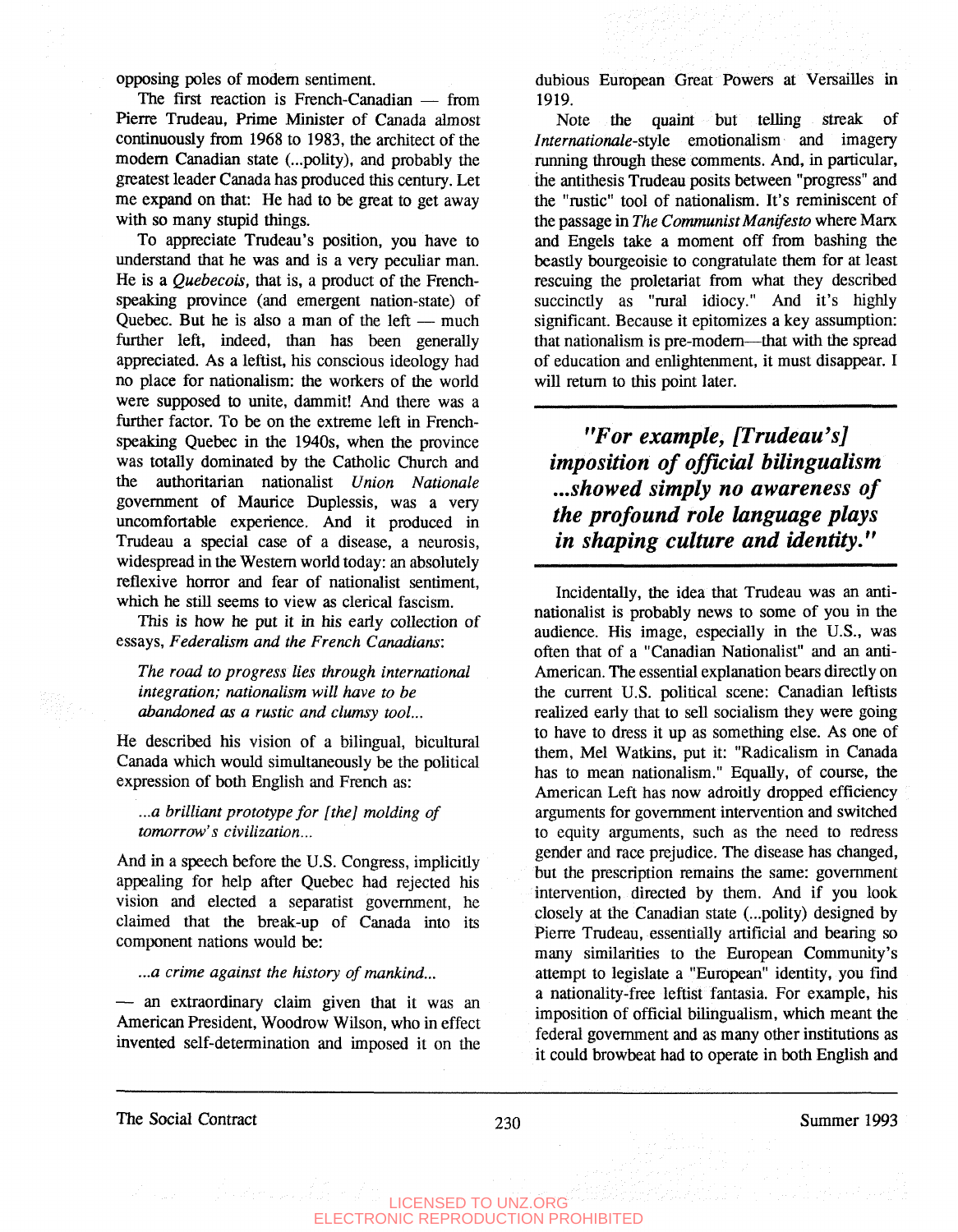French, showed simply no awareness of the profound role language plays in shaping culture and identity. It made characteristically left-wing assumptions about the malleability of human beings. It had wholly unexpected radical and regressive public-choice consequences. Of course, it was extremely expensive and impractical, there being very few bilinguals in Canada. But we expect that of left-wing panaceas. And it failed. The two language communities in Canada are continuing to separate themselves, the Anglophones being helped out of Quebec by twenty years of ethnic-cleansing legislation passed by both the separatist and nominally federalist provincial governments.

Now at this point, I'm going to proceed on the journalistic theory that an anecdote is worth a lot of words. There's a very significant passage in the novel *Two Solitudes,* which is one of the most famous artifacts of this artificial "Canadian Nationalism," written by Hugh MacLennan, one of the Grand Old Men of Canadian Nationalism, who (naturally) turns out to have flirted with Communism in the 1930s. MacLennan is a real party-line Canadian Nationalist and I'm sure would be highly annoyed by the use to which I put his work. But that's what happens to you when you write books. The title, by the way, refers to the mutual isolation that prevailed between English and French in Canada, which MacLennan, writing in 1945, felt should be broken down. And I think that in this passage he did achieve true artistic insight, which Plato assures us in one of his Socratic dialogues is unrelated to intelligence. It's a very dramatic and moving passage. [See the side bar.]

It's the fourth year of World War I, and an English-speaking girl is picking up her mail at a French-owned store in deepest rural Quebec. And she sees an envelope marked OHMS (On His Majesty's Service). Instantly she knows what it is: notification that her husband has been killed at the front. The French storekeeper and his crony see that she has gone into shock and they guess what has happened. They rush to help her, bring her water, a chair, anything. But she rebuffs them. She's telling herself not to lose control. She keeps affirming that she's all right. Finally, she makes it out the door. The *Quebecois* shake their heads. "And she didn't cry," they say. "Well, maybe she doesn't know how. You can't tell about the English."

It was a day in early July when Janet Methuen stood in Polycarpe Drouin's store with a letter in her hand from His Majesty the King, via the Canadian Ministry of Defence. She read it through, and when she had finished she lifted her head and looked around the store, seeing nothing. She began to walk forward and bumped into the side of the Percheron model, her arms hanging at her sides, the letter in one hand and the envelope in the other.

Drouin came from behind the counter. His voice was soft and kind, his face wrinkled, his eyes friendly. "You are all right, Madame?"

Janet turned her head rigidly and saw his taplike nose and the wrinkles about his eyes blur and then water into focus. She saw him look at the letter in her hand and immediately she lifted her chin. She was as pale as unbleached muslin.

"I get you a drink, maybe?" Drouin said.

She heard her own voice, like a scratchy phonograph in another room, "I'm quite all right, thank you," she repeated tonelessly.

Her mind kept repeating a phrase she had read months before in a magazine story: "I mustn't let people see it... I mustn't let..." The words jabbered in her mind like the speech of an idiot.

Drouin looked sideways at the only other person in the store, a farmer who had come in to buy some tar-paper. Their eyes met and both men nodded. The farmer had also seen the long envelope with O.H.M.S. [On His Majesty's Service] in one corner.

"Get a chair, Jacques," Drouin said in French. "The lady wants to sit down." But before the man could get one to her, Janet went to the door and went out. The silence in her wake was broken as the chair hit the floor. Drouin shook his head and went around the counter. "That's a terrible thing," he said.

"Her husband, maybe?"

'The old captain says her husband is overseas."

The farmer scratched his head. "When I saw that letter this morning," Drouin went on, "I said to my wife, that's a bad thing, a letter like that. You never hear anything good from the government in Ottawa, I said."

The farmer was still scratching his head, "And she didn't cry," he said. "Weil, maybe she doesn't know how."

Drouin bent forward over the counter in his usual jack-knife position, his chin on the heel of his hand. After a time he said, "You can't tell about the English. But maybe the old captain will be hurt bad," he added, as though he had just thought of it.

— The Two Solitudes by Hugh MacLennan (Toronto: Macmillan of Canada, 1972)

The Social Contract 231 Summer 1993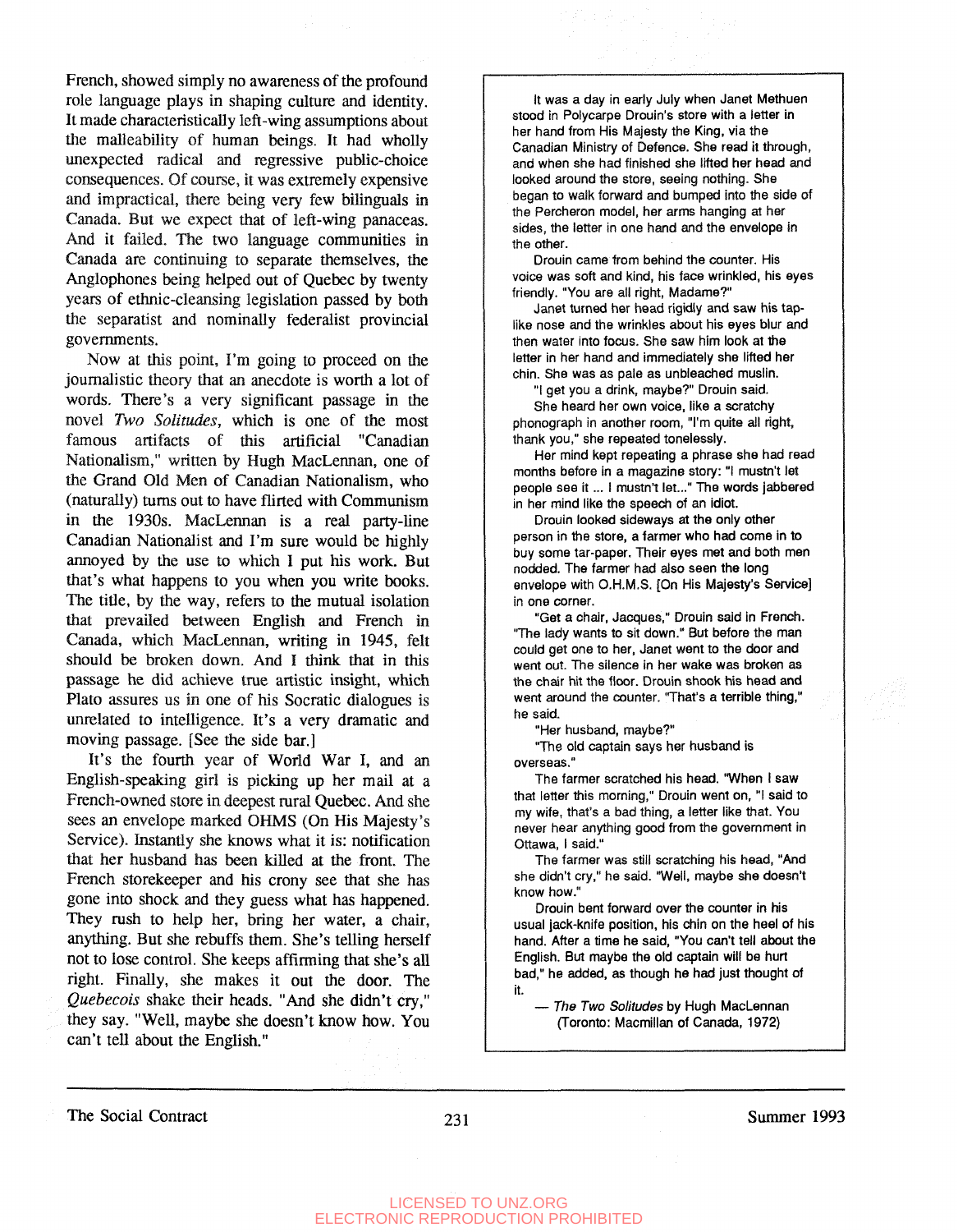To any WASP, of course, this girl's reaction is perfectly normal. What MacLennan is tapping into here is the fact that cultural attitudes to things like bereavement differ profoundly and persistently, much more so than is often realized. And these differences result in incomprehension and sometimes in serious conflict. Which is why the nation-state, where everyone understands each other, is an efficient way of organizing human beings. In economists' jargon, they have lower transaction costs.

But there's a second point. MacLennan has the storekeeper say to his crony:

*When I saw that letter this morning, I said to my wife, that's a bad thing, a letter like that. You never hear anything good from the government in Ottawa, I said.*

This is the genuine voice of pre-modern Quebec. And Quebec, really until the 1960s, was pre-modern. Goldwin Smith compared it to a frozen mammoth preserved in the tundra. Louis-Joseph Papineau, who led an unsuccessful rebellion against British rule, provided a classic description of this pre-modern way of life in the 1830s:

*Our people don't want English capital nor English people here,* — *they have no ambition beyond their present possessions and never want to go beyond the sound of their own church bells.*

The crucial point about a modern society is that it is held together from top to bottom by information flows. In pre-modern societies, frozen mammoths can slumber peacefully. Ethnic groups can coexist because they rarely have to deal with each other. But in modern societies, there are too many points of contact. When people do start to hear something good from their government, in the form of services, or even to hear from it at all, it starts to matter in what language it speaks to them. And in fact one of the first signs that Quebec nationalism was getting assertive was a demand that Federal government pension checks should be bilingual. Ottawa's envelopes don't say OHMS any more, and not only because English Canadian leftists are writing the Queen out of Canada's history just as Columbus has been written out of America's.

### Nation-State: A Modern Invention

So here we reach my first conclusion: *the nationstate is a product of modernization.* It's far from being a "rustic tool." After all, most nation-states emerged only in relatively recent times — Italy being a case in point. Most human historical experience has been in multiethnic states (...polities) — but they have also been primitive, and tyrannies.

I think, in fact, that the emergence of the nationstate on the world scene is quite analogous to the simultaneous emergence of the corporation in the development of capitalist economies. Both can be traced to lower transaction costs, efficiencies in the transmission of information and the superior economies of specialization.

## *"Nothing can touch the explicitly anti-nationalist ideology of Marxism in terms of sheer murderousness."*

Indeed, this analogy can be carried further. In a developed economy, it is not necessary for individual firms to be vertically integrated — that is, baked bean companies don't have to grow their own beans and operate their own tin mines. All these functions can be performed by specialists, who contract with each other and jointly create the end product. Similarly, in an environment of free trade and freedom from security threat, even quite small entities are viable sovereign states (...polities). They don't need actually to possess warm-water ports, food and fuel supplies, captive markets and all the other traditional preoccupations of mercantilist empires.

In other words, now that Canada has the Free Trade Agreement with the U.S., it's an open question whether provinces like Alberta and British Columbia, both bigger than New Zealand, really need to stay in Confederation. In Europe, with free trade and the collapse of the Soviet Union, who needs Brussels?

It's interesting to note, however, that the U.S. does not seem to be troubled by the sort of regional or subnational secessionist tendencies that we see in Italy and Canada, although there are local-level secessionist movements within, for example, California and New York City. I think this can be

The Social Contract 232 Summer 1993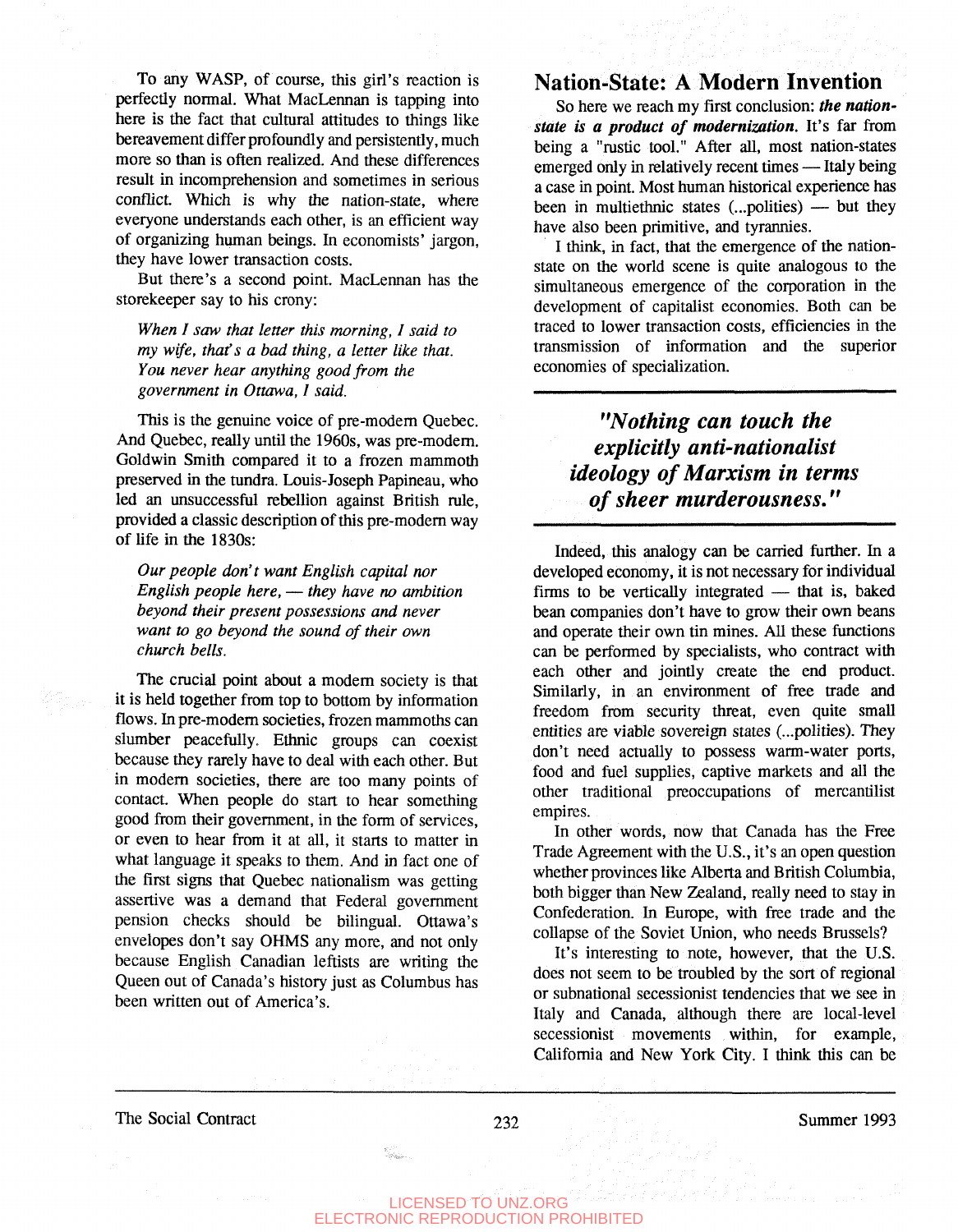attributed to four conditions, each necessary but not sufficient: first, the U.S. works economically, whereas Italian and Canadian regions might quite reasonably think they could do better than the central government; second, the U.S. has a real federalism, which protects the interests of the regions from the demands of the metropolitan center, third and fourth, the U.S. has linguistic and cultural unity — for the moment.

For, if the nation-state is a product of modernization, there's also a corollary: *modernization puts a premium on linguistic unity.* Open societies are held together by information flows. Anything that impedes those information flows renders them less efficient.

So why is the nation-state in disrepute? One conventional explanation is that nationalism leads to wars, above all World War  $I$  — the disaster from which we are only now recovering. But actually the religious wars of the sixteenth and early seventeenth centuries were just as devastating — and did cause a reaction against religion, to which the nation-state was seen as an antidote. Similarly, Robert Conquest demonstrated thirty years ago, and is now being magnificently vindicated, that nothing can touch the explicitly anti-nationalist ideology of Marxism in terms of sheer murderousness. The lesson of history is simply that human beings like war. They will always find an excuse for it.

The key to the contemporary campaign against the nation-state is sociological: the rise of what Irving Kristol has called "The New Class." These are the professionals who run and benefit from the state (...polity) and its power to tax: the bureaucracy; the educational establishment; the media elite, which interlocks with both; and all their various client constituencies, to whom they channel tax monies. The emergence of this class, financially supported by capitalism but alienated from it, was predicted by the Austrian economist Joseph Schumpeter. It is a phenomenon at least as significant as the emergence of the proletariat two centuries earlier.

## The Nation-State and The "New Class"

So this is my second conclusion: *the New Class dislikes the nation-state.* It dislikes the nation-state for exactly the same reason that it dislikes the free market: both are machines that run of themselves with no need for New Class-directed government intervention. Additionally, all self-respecting elites want to distinguish themselves from the peasants. If the peasants are innocently patriotic, the elite will favor a knowing internationalism. And finally, the self-interest of this New Class *is* internationalism: cooperation with the New Classes of other countries above the heads of their populations.

This was brought home to me when I attended a European Council meeting — the name given for the meeting of political heads of the European Community countries. This was in Strasbourg. The meetings were in private, but nevertheless some 3,000 journalists were there, a great sea of them eating catered European Community lunches off china plates with red and white wine — no styrofoam cups of coffee and sticky Danish pastries — and all discussing which restaurant they would favor with their expense accounts that night. And there are four of these things a year. What a boondoggle! And how easy to rationalize with ringing Europhoria!

Just as the European Community represents the New Class collaborating over the head of the several nations, so the Canadian Confederation is now just New Class collaboration over the head of at least two nations and a number of increasingly distinct sections. In fact, the two structures are (or aim to be) remarkably similar, right down to an inappropriate monetary union balanced by massive transfer payments. And, of course, problems with grass roots revolts.

It's interesting to see one way in which the Canadian New Class is coping with this problem of a revolting electorate. At one point, pressure from the Western provinces has forced Ottawa to concede, at least in principle, an elected Senate. But there is talk that proportions of these Senators will have to come from favored factions — women, "native peoples,", etc. Of course, in the U.S. the Democratic Party already selects its Presidential nomination convention delegates in this way. It's a direct imposition of New Class values upon the electorate — what Indonesia's dictator Sukarno used to call "guided democracy."

And this brings us full circle, to the U.S., where intervening on behalf of an increasing list of such favored factions, now extended to include animals and vegetables, has brought federal, state and local

The Social Contract 233 Summer 1993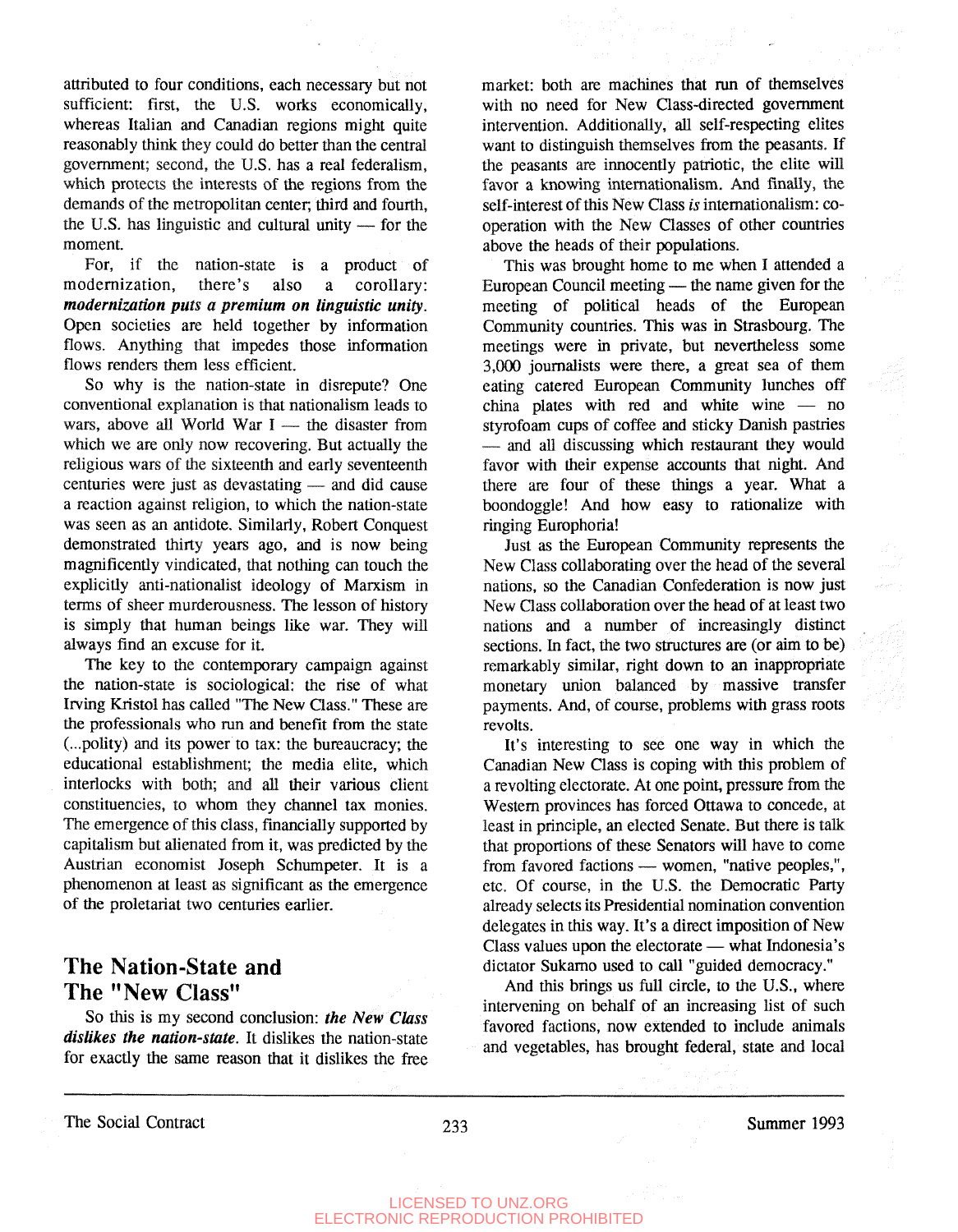government presence to record levels at the very moment when socialism has collapsed in the rest of the world.

#### The Nation-State and Immigration

It also brings me to my third conclusion: *immigration is potentially much more of a threat to public order than we realize.*

I self-consciously call attention here to my *National Review* cover story of June 22, 1992, entitled "Rethinking Immigration." A key point in my analysis was that the extensive academic literature that seeks to account for economic growth has generally concluded that increases in labor and capital together account for less than half, and sometimes as little as 10 percent, of increases in national output. The rest is due to ideas — better ways of working. This is obvious when you consider the tremendous post-World War II growth of Japan, which has had no immigration at all. In other words, immigration is a luxury for the developed world, not a necessity — particularly the kind of unskilled immigration which the U.S., by a sort of political accident, began to accept after the immigration reform of 1965.

*"The impact of this new immigration is only just beginning to be realized. ...introducing diverse populations strikes at the nation-state's Achilles heel: its need for homogeneity."*

Clearly, we are now in an era of international migrations of almost unprecedented proportions comparable, perhaps, to the *Volkwanderung* of the fifth century, when the territories of the former Roman Empire were invaded and transformed by German tribes. The combination of the Third World's demographic overhang and the falling real cost of travel is profoundly destabilizing.

The impact of this new immigration is only just beginning to be realized. In the U.S., for example, the proportion of whites in the population has fallen from nearly 90 percent in 1960 to 73 percent, arguably less, in thirty years. It's easy to construct scenarios where whites will be a minority well within the lifetime of my American son, aged thirteen months. And this is entirely the result of public policy. When I mentioned this in *The National Review* article, someone wrote in and accused me of trying to maintain "Euro-American racial hegemony." Of course, thirty years ago what he meant by "Euro-American" was covered by another word, "American."

From the point of view of the West's New Classes, immigration is manna from heaven. It gives them endless excuses to intervene in society, and it enables them to distinguish themselves from the xenophobic masses.

But introducing diverse populations strikes at the nation-state's Achilles heel: its need for homogeneity. In fact, on the analysis I have presented here, the very concept of a multicultural and multiracial nation is suspect. In essence, it is a contradiction in terms. Of course, nations do contain contradictions, particularly given time to digest them — and American immigration history, incidentally, has been marked by many such pauses for digestion. But mostly, multicultural and multiracial polities are not nations: they are states, empires. And they are not democratic.

And the question is: Why; why all this immigration? What is the purpose of this change? I pointed out just now that there is no economic necessity for it. You have to make a positive political argument.

Pierre Trudeau, as we have seen, did have a positive political argument. It was crazy, but it was an argument. He actually believed in the abolition of national sentiment.

But — and here I come to the other pole of modern sentiment — it's worth considering what Alexander Solzhenitsyn said on the subject in his Nobel Prize speech. Solzhenitsyn, remember, actually grew up under and went to war to defend an explicitly anti-national ideology. His language is religious, but it could just as easily be moral or scientific.

*The disappearance of nations would impoverish us no less than if all peoples were made alike, with one character, one face. Nations are the wealth of mankind; they are its generalized personalities: the smallest of them has its own particular colors and embodies a particular facet of God's design.* **•**

The Social Contract 234 Summer 1993